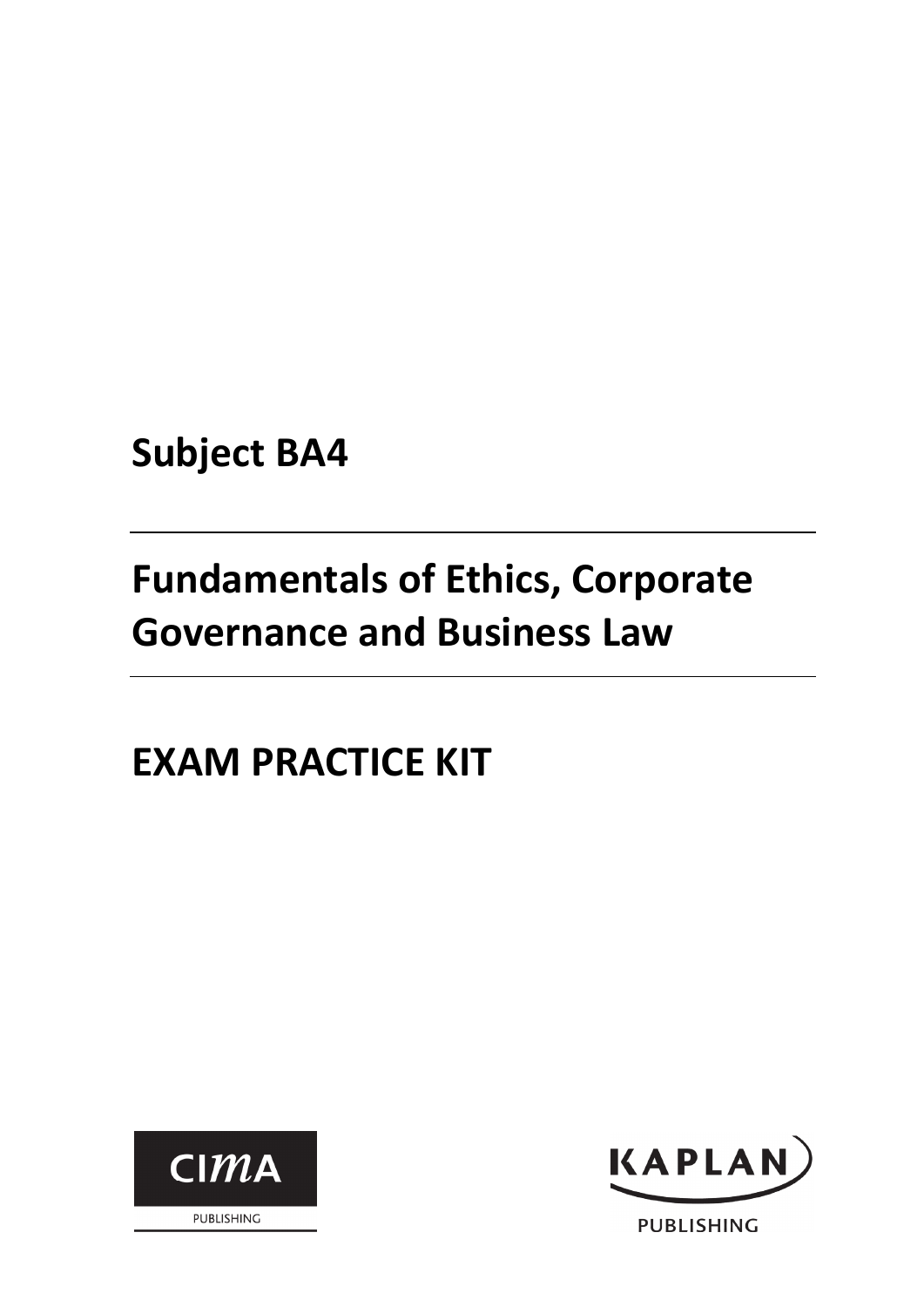#### **Published by: Kaplan Publishing UK**

Unit 2 The Business Centre, Molly Millars Lane, Wokingham, Berkshire RG41 2QZ

Copyright © 2019 Kaplan Financial Limited. All rights reserved.

No part of this publication may be reproduced, stored in a retrieval system or transmitted in any form or by any means electronic, mechanical, photocopying, recording or otherwise without the prior written permission of the publisher.

#### **Acknowledgements**

We are grateful to the CIMA for permission to reproduce past examination questions.

#### **Notice**

The text in this material and any others made available by any Kaplan Group company does not amount to advice on a particular matter and should not be taken as such. No reliance should be placed on the content as the basis for any investment or other decision or in connection with any advice given to third parties. Please consult your appropriate professional adviser as necessary. Kaplan Publishing Limited and all other Kaplan group companies expressly disclaim all liability to any person in respect of any losses or other claims, whether direct, indirect, incidental, consequential or otherwise arising in relation to the use of such materials.

#### **British Library Cataloguing in Publication Data**

A catalogue record for this book is available from the British Library ISBN: 978‐1‐78740‐493‐9 Printed and bound in Great Britain.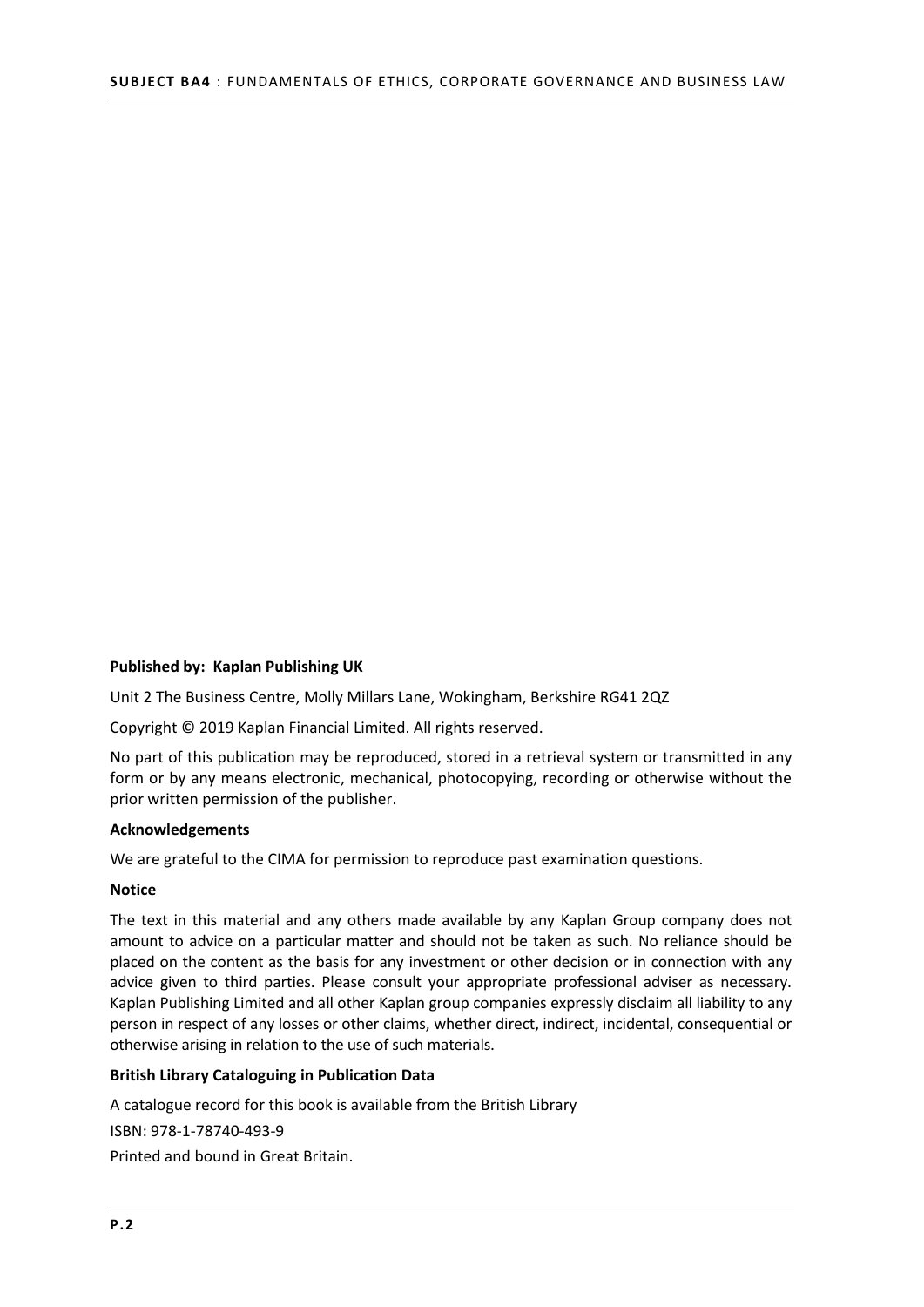# **CONTENTS**

|                                                   | Page |
|---------------------------------------------------|------|
| Index to questions and answers                    | P.4  |
| Syllabus guidance, learning objectives and verbs  | P.5  |
| Objective tests                                   | P.9  |
| Syllabus outline - BA2                            | P.11 |
| Learning outcomes and indicative syllabus content | P.12 |

### **Section**

| Objective test questions                 |    |
|------------------------------------------|----|
| Answers to objective test questions      | 49 |
| Practice assessment questions            | 77 |
| Answers to practice assessment questions | 95 |

Quality and accuracy are of the utmost importance to us so if you spot an error in any of our products, please send an email to mykaplanreporting@kaplan.com with full details.

Our Quality Co-ordinator will work with our technical team to verify the error and take action to ensure it is corrected in future editions.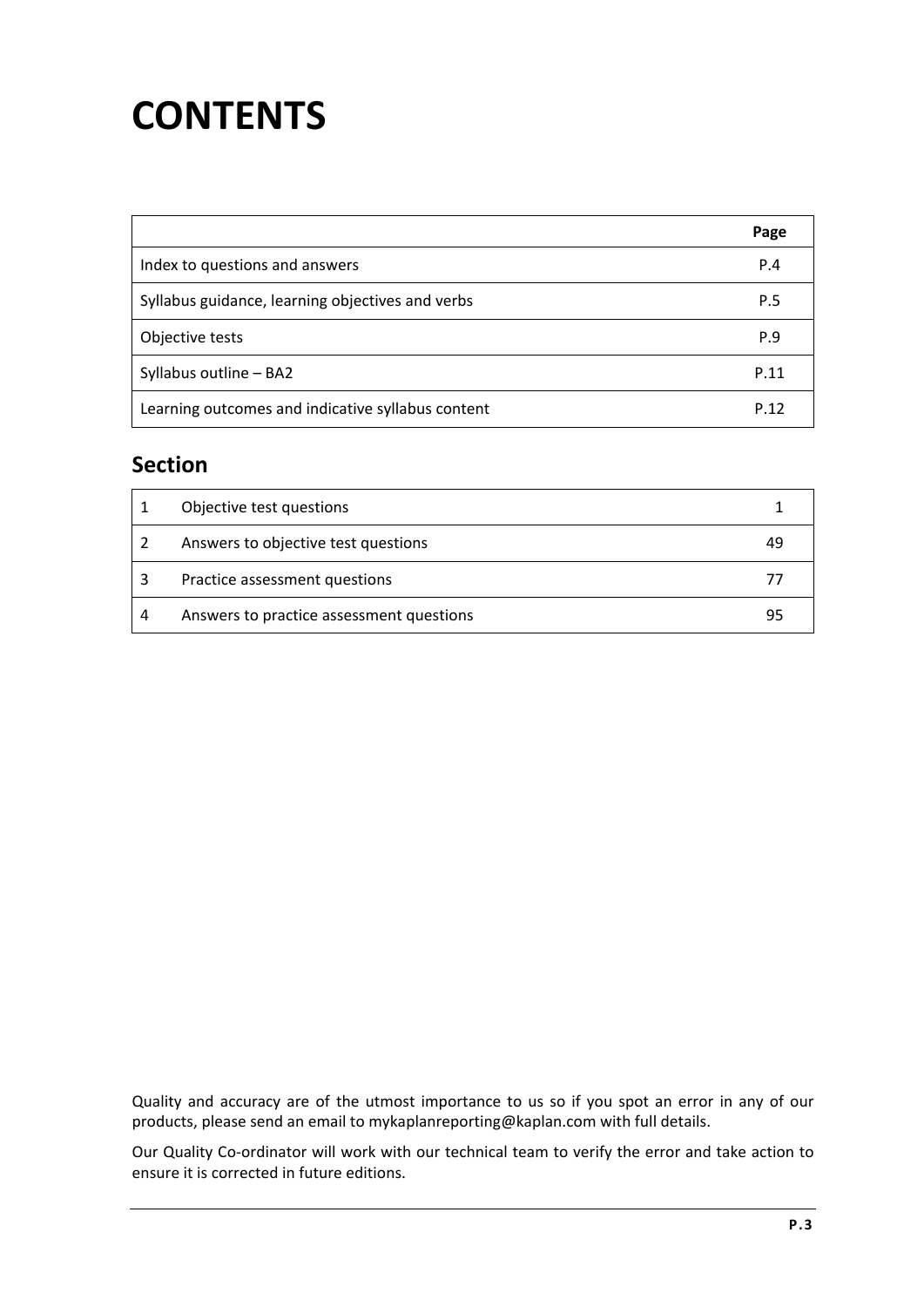# **INDEX TO QUESTIONS AND ANSWERS**

# **OBJECTIVE TEST QUESTIONS**

|                                             | Page number     |        |
|---------------------------------------------|-----------------|--------|
|                                             | <b>Question</b> | Answer |
| <b>BUSINESS ETHICS AND ETHICAL CONFLICT</b> | 1               | 49     |
| <b>CORPORATE GOVERNANCE</b>                 | 18              | 64     |
| <b>CONTROLS</b>                             | 26              | 68     |
| <b>CORPORATE SOCIAL RESPONSIBILITY</b>      | 32              | 70     |
| THE LAW OF CONTRACT                         | 39              | 73     |
| THE LAW OF EMPLOYMENT                       | 41              | 74     |
| <b>COMPANY ADMINISTRATION</b>               | 44              | 75     |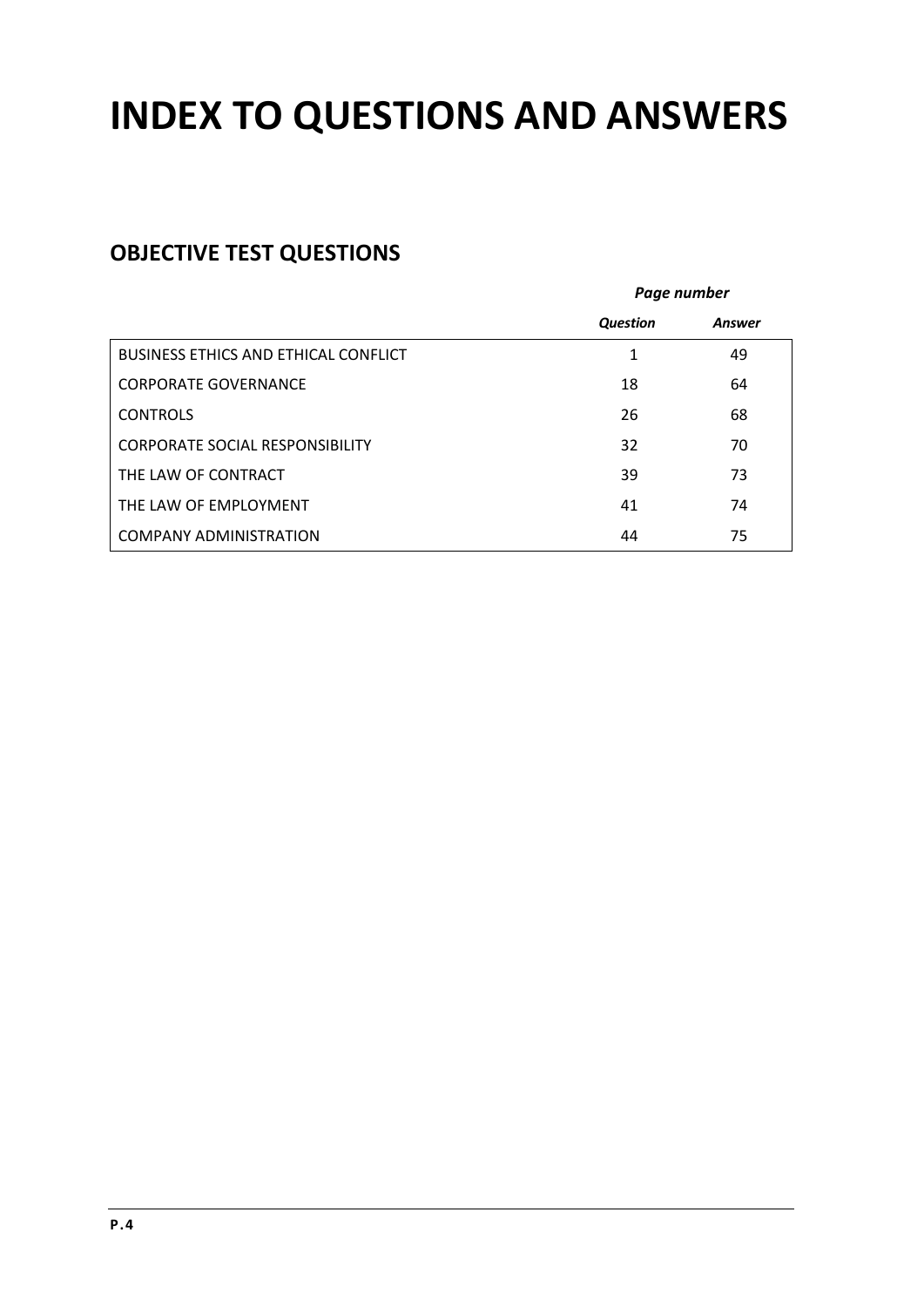# **SYLLABUS GUIDANCE, LEARNING OBJECTIVES AND VERBS**

### **A THE CERTIFICATE IN BUSINESS ACCOUNTING (CERT BA)**

The Cert BA provides a foundation in the essential elements of accounting and business. This includes the Fundamentals of Business Economics. There are four subject areas, which are all tested by computer‐based assessment (CBA). The four subjects are:

- BA1: Fundamentals of Business Economics
- BA2: Fundamentals of Management Accounting
- BA3: Fundamentals of Financial Accounting
- BA4: Fundamentals of Ethics, Corporate Governance and Business Law

The Cert BA is both a qualification in its own right and an entry route to the next stage in CIMA's examination structure.

The examination structure after the Certificate comprises:

- Operational Level
- Managerial Level
- Strategic Level

The CIMA Qualification includes more advanced topics in Accounting and Business. It is therefore very important that you apply yourself to Fundamentals of Business Economics, not only because it is part of the Certificate, but also as a platform for more advanced studies. It is thus an important step in becoming a qualified member of the Chartered Institute of Management **Accountants** 

### **B AIMS OF THE SYLLABUS**

The aims of the syllabus are

- to provide for the Institute, together with the practical experience requirements, an adequate basis for assuring society that those admitted to membership are competent to act as management accountants for entities, whether in manufacturing, commercial or service organisations, in the public or private sectors of the economy;
- to enable the Institute to examine whether prospective members have an adequate knowledge, understanding and mastery of the stated body of knowledge and skills;
- to complement the Institute's practical experience and skills development requirements.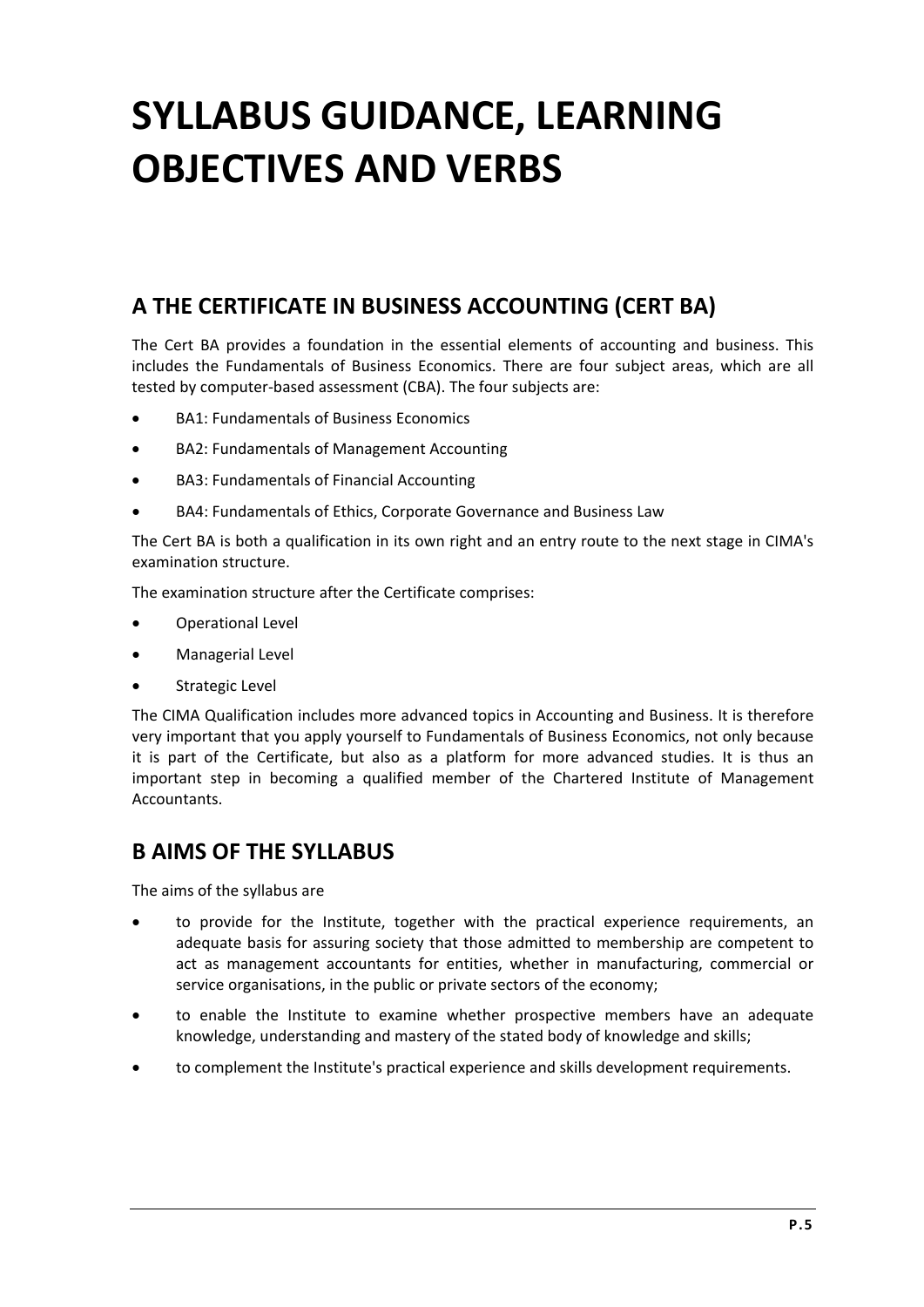### **C STUDY WEIGHTINGS**

A percentage weighting is shown against each topic in the syllabus. This is intended as a guide to the proportion of study time each topic requires.

All topics in the syllabus must be studied, since any single examination question may examine more than one topic, or carry a higher proportion of marks than the percentage study time suggested.

The weightings do not specify the number of marks that will be allocated to topics in the examination.

### **D CIMA'S HIERARCHY OF LEARNING OBJECTIVES**

CIMA places great importance on the definition of verbs in structuring Objective Test Examinations. It is therefore crucial that you understand the verbs in order to appreciate the depth and breadth of a topic and the level of skill required. The CIMA Cert BA syllabus learning outcomes and objective test questions will focus on levels one, two and three of the CIMA's hierarchy of learning objectives (knowledge, comprehension and application). However, as you progress to the Operational, Management and Strategic levels of the CIMA Professional Qualification, testing will include levels four and five of the hierarchy. As you complete your CIMA Professional Qualification, you can therefore expect to be tested on knowledge, comprehension, application, analysis and evaluation.

In CIMA Cert BA Objective Test Examinations you will meet verbs from only levels 1, 2, and 3 of the hierarchy which are as follows:

| Skill level              | Verbs used   | <b>Definition</b>                               |
|--------------------------|--------------|-------------------------------------------------|
| Level 1                  | List         | Make a list of                                  |
| Knowledge                | <b>State</b> | Express, fully or clearly, the details/facts of |
| What you are expected to | Define       | Give the exact meaning of                       |
| know                     | Outline      | Give a summary of                               |

For example you could be asked to define economic terms such as 'inflation' (BA1), or to define the term 'management accounting' (BA2) or to state the accounting entries required to record the revaluation surplus arising on revaluation of land and buildings (BA3).

| <b>Skill level</b>                     | Verbs used         | <b>Definition</b>                                             |
|----------------------------------------|--------------------|---------------------------------------------------------------|
| Level 2                                | <b>Describe</b>    | Communicate the key features of                               |
| Comprehension                          | <b>Distinguish</b> | Highlight the differences between                             |
| What you are expected to<br>understand | Explain            | Make clear or intelligible/state the meaning or<br>purpose of |
|                                        | Identify           | Recognise, establish or select after<br>consideration         |
|                                        | <b>Illustrate</b>  | Use an example to describe or explain<br>something            |

For example you could be asked to explain the components of the circular flow of funds (BA1), or distinguish between financial accounting and management accounting (BA3) or distinguish between express terms and implied terms of a contract of employment (BA4).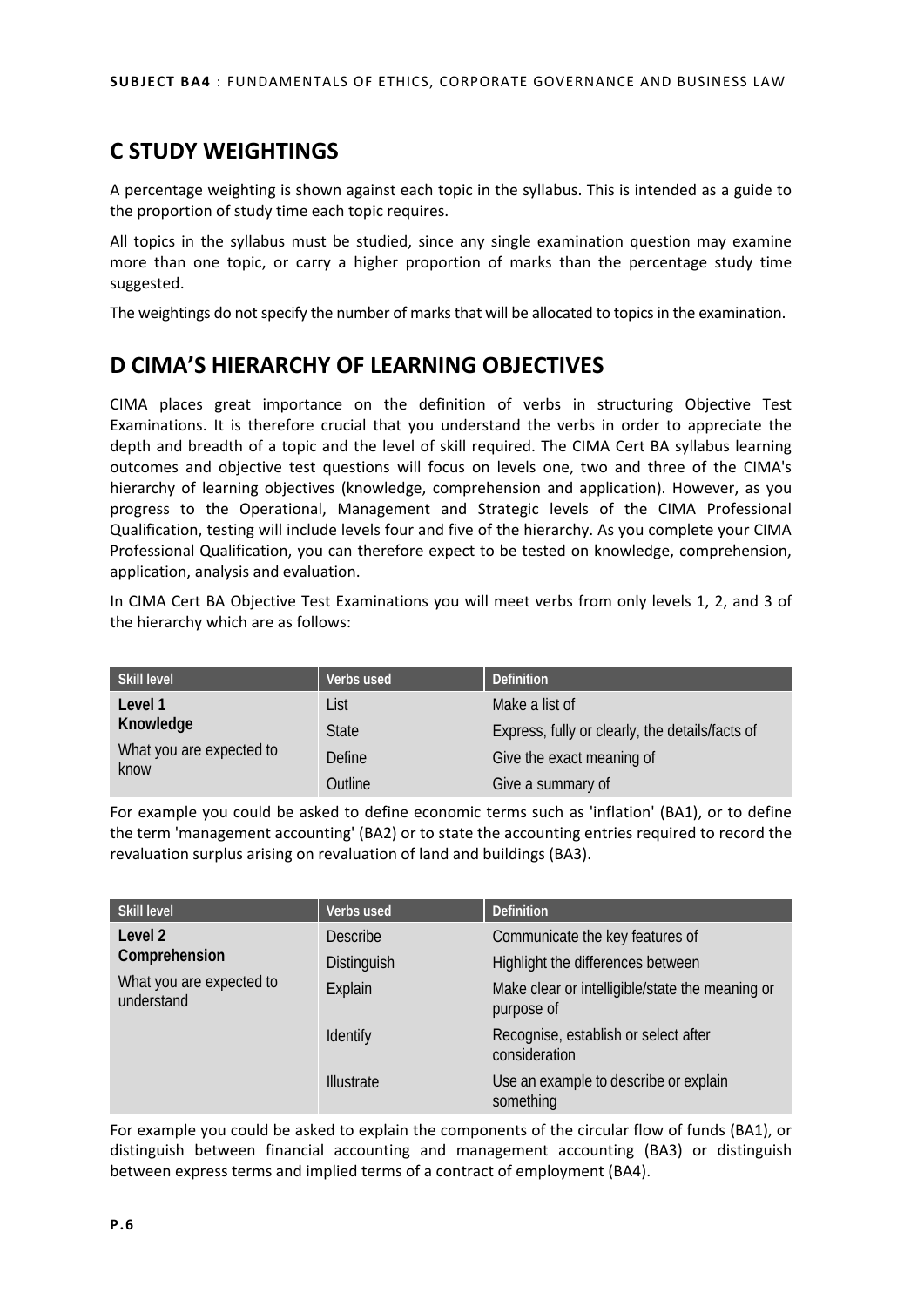#### SYLLABUS GUIDANCE, LEARNING OBJECTIVES AND VERBS

| <b>Skill level</b>                              | Verbs used  | <b>Definition</b>                                     |
|-------------------------------------------------|-------------|-------------------------------------------------------|
| Level 3                                         | Apply       | Put to practical use                                  |
| Application                                     | Calculate   | Ascertain or reckon mathematically                    |
| How you are expected to<br>apply your knowledge | Conduct     | Organise and carry out                                |
|                                                 | Demonstrate | Prove with certainty or exhibit by practical<br>means |
|                                                 | Prepare     | Make or get ready for use                             |
|                                                 | Reconcile   | Make or prove consistent/compatible                   |

For example you could be asked to reconcile the differences between profits calculated using absorption costing and marginal costing (BA2), or to calculate the gain or loss on disposal of a noncurrent asset (BA3) or to apply relevant principles to determine the outcome of a law‐based or ethical problem (BA4).

For reference, levels 4 and 5 of the hierarchy require demonstration of analysis and evaluation skills respectively. Further detail on levels 4 and 5 of the hierarchy which are tested in the CIMA Professional Qualification can be obtained from the CIMA website, www.cimaglobal.com.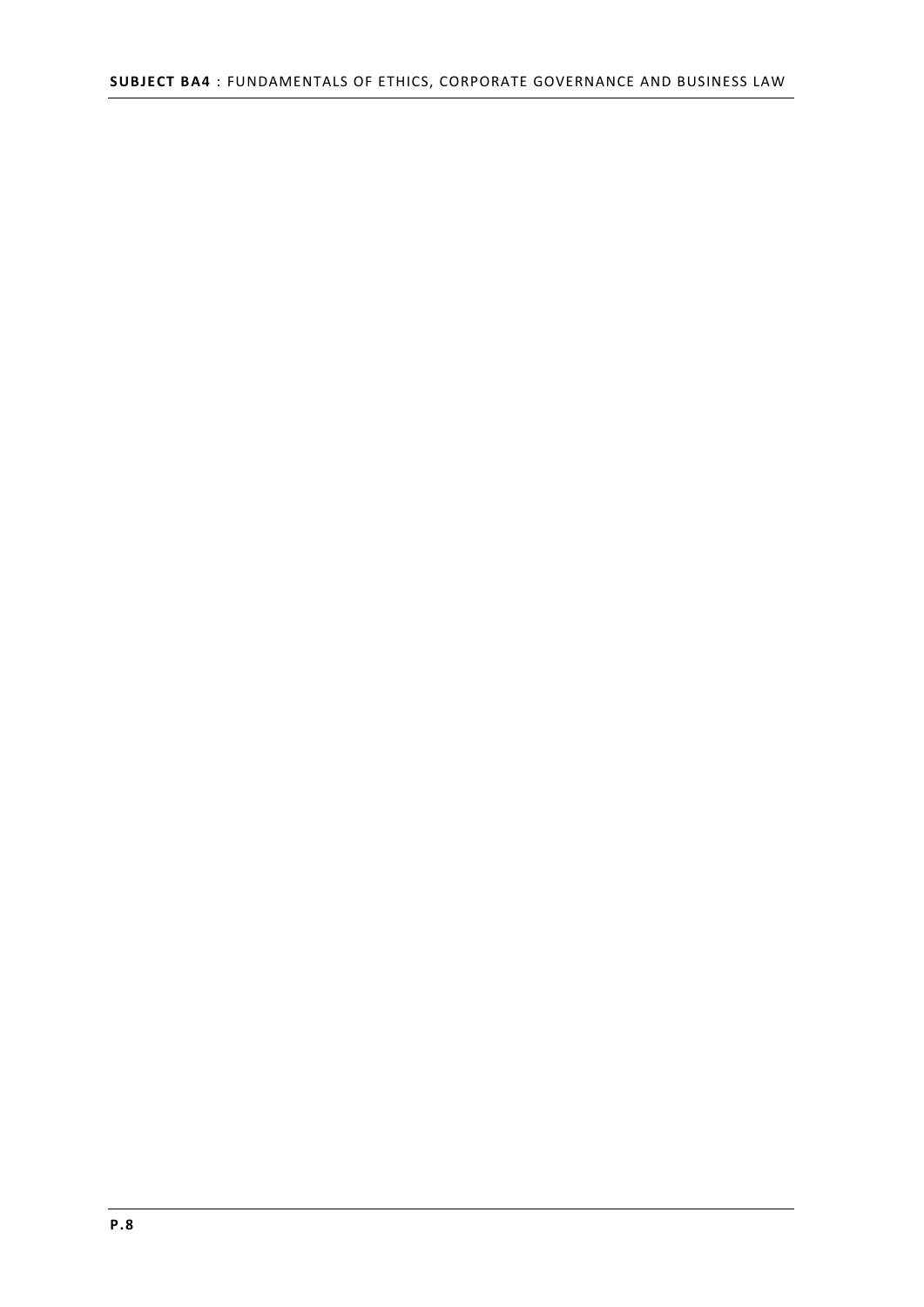# **OBJECTIVE TESTS**

Objective Test questions require you to choose or provide a response to a question whose correct answer is predetermined.

The most common types of Objective Test question you will see are:

- **multiple choice**, where you have to choose the correct answer(s) from a list of possible answers – this could either be numbers or text.
- **multiple response** with more choices and answers, for example, choosing two correct answers from a list of five available answers – this could either be numbers or text.
- **number entry**, where you give your numeric answer to one or more parts of a question, for example, gross profit is \$25,000 and the accrual for heat and light charges is \$750.
- **drag and drop**, where you match one or more items with others from the list available, for example, matching several accounting terms with the appropriate definition
- **drop down**, where you choose the correct answer from those available in a drop down menu, for example, choosing the correct calculation of an accounting ratio, or stating whether an individual statement is true or false. This can also be included with a number entry style question.
- **hot spot**, where, for example, you use your computer cursor or mouse to identify the point of profit maximisation on a graph

CIMA has provided the following guidance relating to the format of questions and their marking:

- questions which require narrative responses to be typed will not be used
- for number entry questions, clear guidance will usually be given about the format in which the answer is required e.g. 'to the nearest \$' or 'to two decimal places'.
- item set questions provide a scenario which then forms the basis of more than one question (usually 2 and 4 questions). These sets of questions would appear together in the test and are most likely to appear in BA2 and BA3
- all questions are independent so that, where questions are based on a common item set scenario, each question will be distinct and the answer to a later question will not be dependent upon answering an earlier question correctly
- all items are equally weighted and, where a question consists of more than one element, all elements must be answered correctly for the question to be marked correct.

Throughout this Exam Practice Kit we have introduced these types of questions, but obviously we have had to label answers A, B, C etc. rather than using click boxes. For convenience we have retained quite a few questions where an initial scenario leads to a number of sub-questions. There will be questions of this type in the Objective Test Examination but they will rarely have more than three sub‐questions.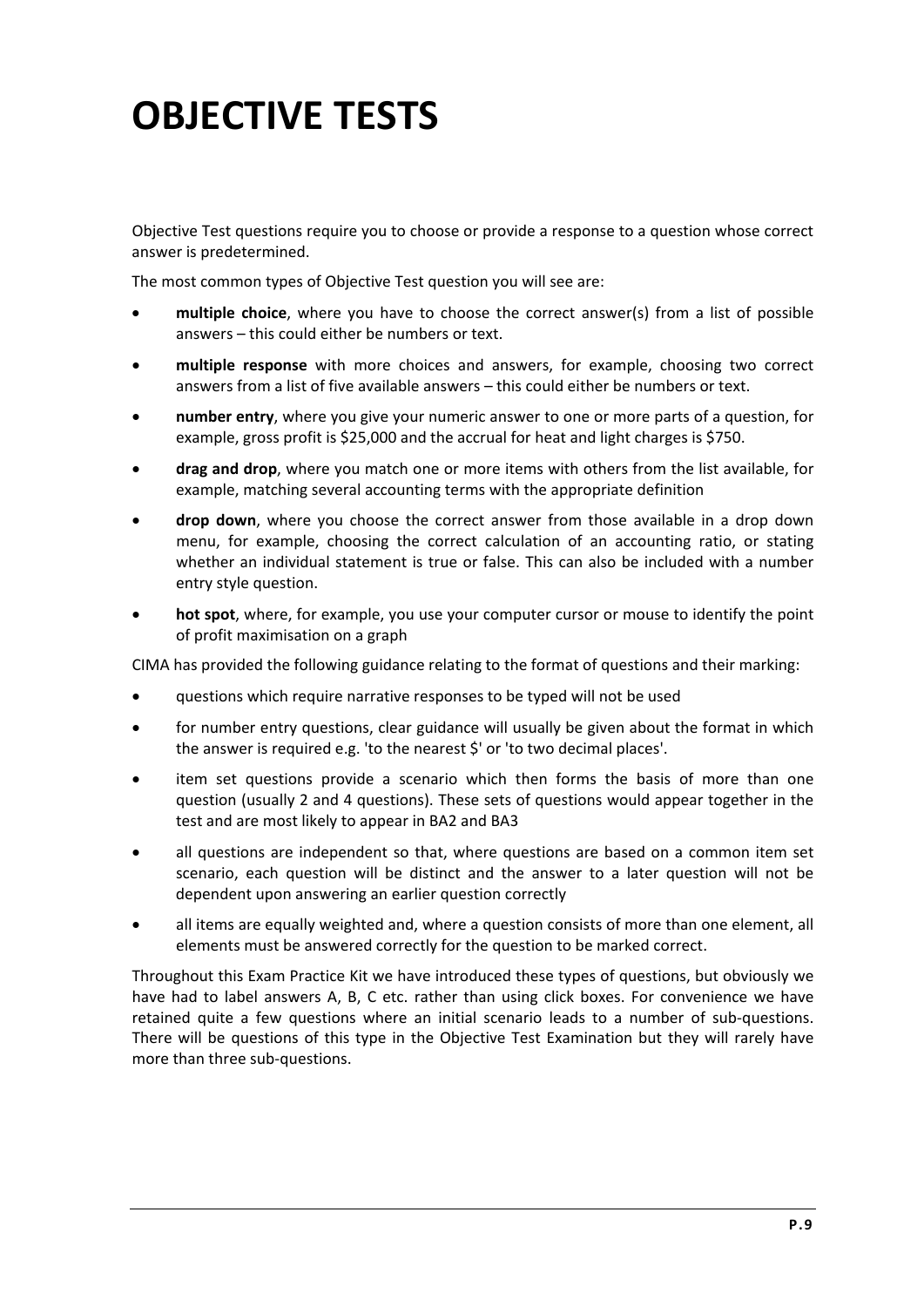#### **Guidance re CIMA on‐screen calculator**

As part of the CIMA Objective Test software, candidates are provided with a calculator. This calculator is on‐screen and is available for the duration of the assessment. The calculator is available in Objective Test Examinations for BA1, BA2 and BA3 (it is not required for BA4).

Guidance regarding calculator use in the Objective Test Examinations is available online at: https://connect.cimaglobal.com/

### **CIMA Cert BA Objective Tests**

The Objective Tests are a two-hour assessment comprising compulsory questions, each with one or more parts. There will be no choice and all questions should be attempted. The number of questions in each assessment are as follows:

**BA1** Fundamentals of Business Economics – 60 questions

**BA2** Fundamentals of Management Accounting – 60 questions

**BA3** Fundamentals of Financial Accounting – 60 questions

**BA4** Fundamentals of Ethics, Corporate Governance and Business Law – 85 questions

#### **Information concerning formulae and tables will be provided via the CIMA website: www.cimaglobal.com.**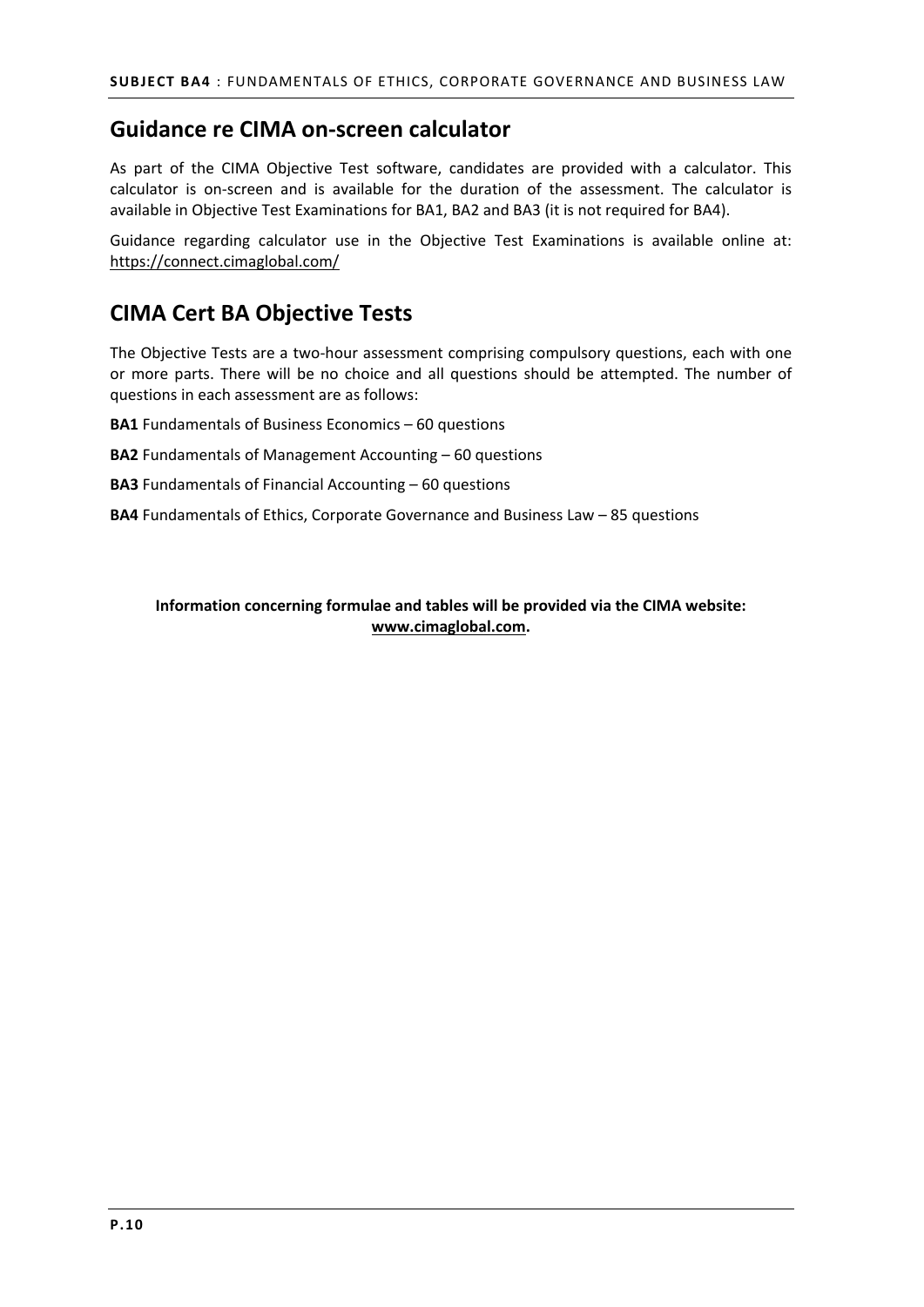# **SYLLABUS OUTLINE**

# **BA4: Fundamentals of Ethics, Corporate Governance and Business Law**

### **Syllabus overview**

The learning outcomes in this subject reflect the professional standards to be demonstrated for the benefit of all stakeholders. With this in mind, the place of ethics and ethical conflict is an essential underpinning for commercial activity. Ethics is more than just knowing the rules around confidentiality, integrity and objectivity. It's about identifying ethical dilemmas, understanding the implications and behaving appropriately. It includes the role of corporate governance, corporate social responsibility and audit; and their increasing impact in the management of organisations.

Wherever business is conducted the legal and administrative framework underpins commercial activity. With this in mind the areas of contract law, employment law, administration and management of companies is considered.

### **Assessment strategy**

There will be a two hour computer based assessment, comprising 85 compulsory objective test questions.

## **Syllabus structure**

The syllabus comprises the following topics and weightings:

| <b>Content area</b> |                                                                        | <b>Weighting</b> |
|---------------------|------------------------------------------------------------------------|------------------|
| A                   | Business ethics and ethical conflict                                   | <b>30%</b>       |
| B                   | Corporate governance, controls and corporate social<br>responsibility  | 45%              |
|                     | General principles of the legal system, contract and<br>employment law | 15%              |
| D                   | Company administration                                                 | 10%              |
|                     |                                                                        |                  |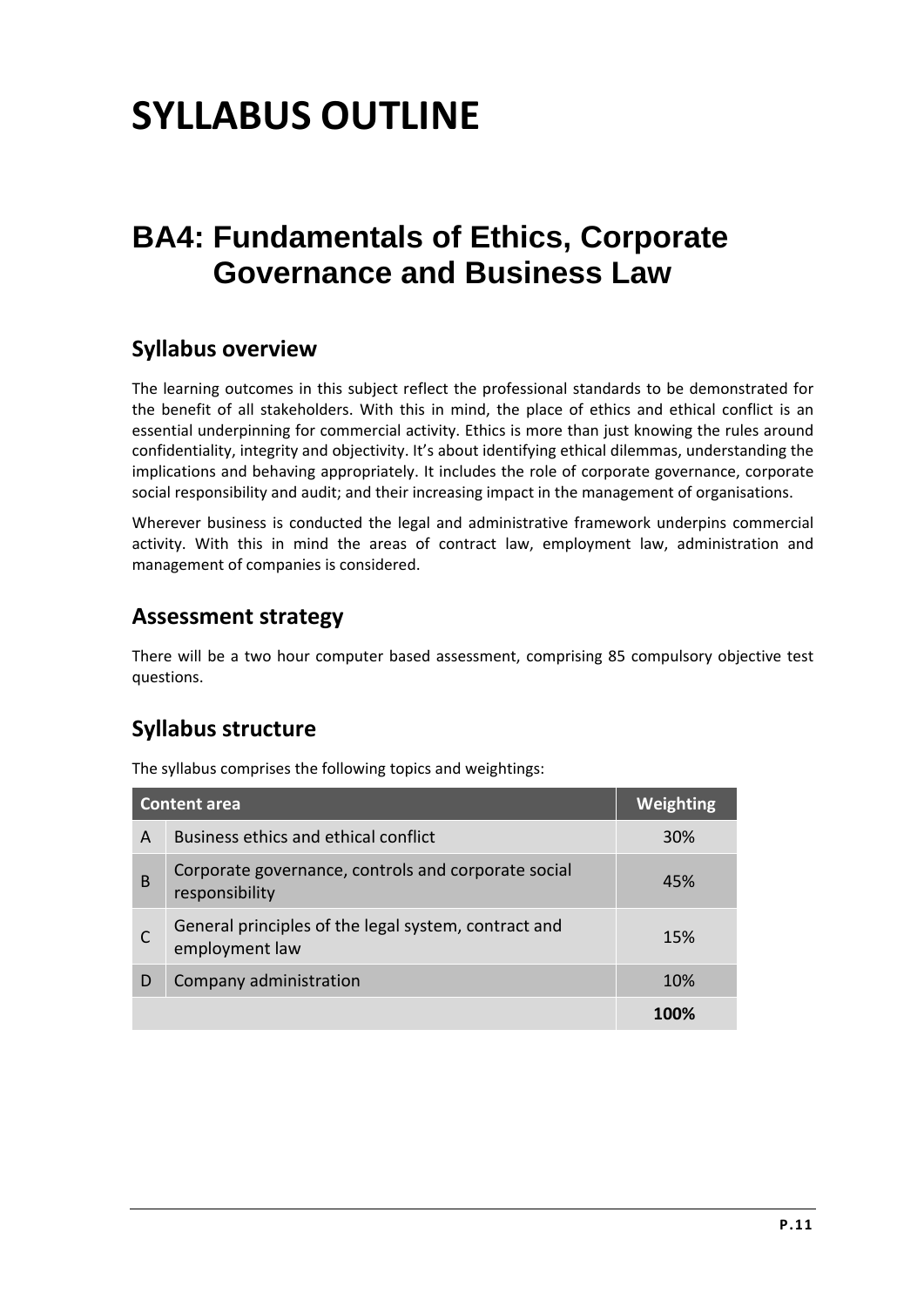# **LEARNING OUTCOMES AND INDICATIVE SYLLABUS CONTENT**

# **BA4A: Business ethics and ethical conflict (30%)**

#### **Learning outcomes**

| Lead                                                                                                                                         | Component                                                                                                                                                                                                                                                                                                                                                                            | Level                                              | Indicative syllabus content                                                                                                                                                                                                                                                                                                  |
|----------------------------------------------------------------------------------------------------------------------------------------------|--------------------------------------------------------------------------------------------------------------------------------------------------------------------------------------------------------------------------------------------------------------------------------------------------------------------------------------------------------------------------------------|----------------------------------------------------|------------------------------------------------------------------------------------------------------------------------------------------------------------------------------------------------------------------------------------------------------------------------------------------------------------------------------|
| 1. Demonstrate an<br>understanding of the<br>importance of ethics<br>to society, business<br>and the professional<br>accountant.             | a. Explain the nature of ethics and its<br>application to society, business and<br>the accountancy profession.                                                                                                                                                                                                                                                                       | $\overline{2}$                                     | The importance of ethics.<br>$\bullet$<br>The nature of ethics and its relevance<br>to society, business and the                                                                                                                                                                                                             |
|                                                                                                                                              | b. Apply the values and attitudes that<br>provide professional accountants<br>with a commitment to act in the<br>public interest and with social<br>responsibility.<br>c. Explain the need for a framework of<br>laws, regulations and standards in<br>business and their application and<br>why CIMA and IFAC each have<br>ethical codes.<br>d. Distinguish between detailed rules- | 3<br>$\overline{2}$<br>$\overline{2}$              | accountancy profession.<br>Values and attitudes for professional<br>accountants.<br>Legal frameworks, regulations and<br>standards for business.<br>The role of national 'Professional<br>Oversight Boards for Accountancy' and<br>'Auditing Practices Boards'.<br>The role of international accounting<br>bodies e.g. IFAC. |
|                                                                                                                                              | based and framework/principles<br>approaches to ethics.<br>e. Identify the ethical issues significant<br>to organisations and how CIMA<br>partners with strategic bodies to<br>assist its members with ethical<br>tensions/synergies.                                                                                                                                                | $\overline{2}$                                     | Rules-based and framework<br>approaches to ethics.<br>Managing responsible businesses.<br>Organisational and personal values.                                                                                                                                                                                                |
|                                                                                                                                              | f. Describe how personal and<br>organisational policies and values<br>promote behaviour.                                                                                                                                                                                                                                                                                             | $\overline{2}$                                     |                                                                                                                                                                                                                                                                                                                              |
| 2. Explain the need<br>and requirements for<br>CIMA students and<br>members in<br>adopting the highest<br>standards of ethical<br>behaviour. | a. Explain the need to develop the<br>virtues of reliability, responsibility,<br>timeliness, courtesy and respect.                                                                                                                                                                                                                                                                   | $\overline{2}$                                     | The personal qualities of reliability,<br>responsibility, timeliness, courtesy and<br>respect.                                                                                                                                                                                                                               |
|                                                                                                                                              | b. Explain the fundamental ethical<br>principles.<br>c. Identify concepts of independence,<br>scepticism, accountability and social<br>responsibility.<br>d. Illustrate the threats and safeguards<br>to the fundamental ethical principles.                                                                                                                                         | $\overline{2}$<br>$\overline{2}$<br>$\overline{2}$ | The fundamental ethical principles, and<br>examples of their use for professional<br>accountants in practice and<br>professional accountants in business.<br><b>Continual Professional Development</b><br>(CPD), personal development and<br>lifelong learning.                                                              |
|                                                                                                                                              |                                                                                                                                                                                                                                                                                                                                                                                      |                                                    | Disclosure required by law<br>(confidentiality).<br>The concepts of independence,<br>scepticism, accountability and social                                                                                                                                                                                                   |
|                                                                                                                                              |                                                                                                                                                                                                                                                                                                                                                                                      |                                                    | responsibility.<br>The threats and safeguards approach<br>to resolving ethical issues, including<br>whistle-blowing, grievance, regulations<br>and laws.                                                                                                                                                                     |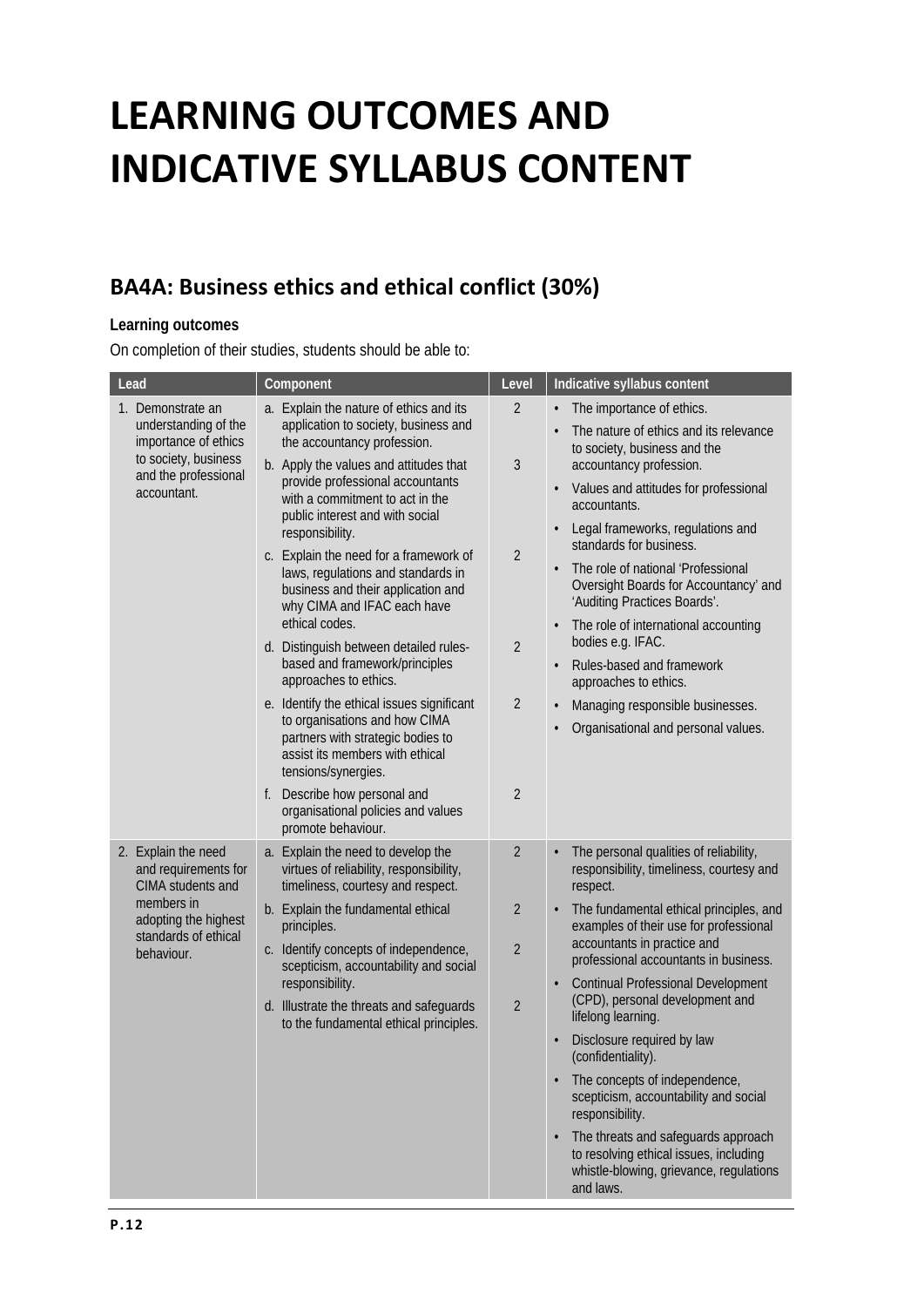#### LEARNING OUTCOMES AND INDICATIVE SYLLABUS CONTENT

| Lead                                                                                                                                                  | Component                                                                                                                                    | Level          | Indicative syllabus content                                                                                                                            |  |
|-------------------------------------------------------------------------------------------------------------------------------------------------------|----------------------------------------------------------------------------------------------------------------------------------------------|----------------|--------------------------------------------------------------------------------------------------------------------------------------------------------|--|
| 3. Explain the various<br>means of regulating<br>ethical behaviour,<br>recognising different<br>parties' perspectives<br>towards ethical<br>dilemmas. | a. Explain the relationship between the<br>CIMA Code of Ethics and the law.                                                                  | $\mathfrak{D}$ | The relationship between the CIMA<br>$\bullet$<br>Code of Ethics and the law.                                                                          |  |
|                                                                                                                                                       | b. Describe the consequences of<br>ethical behaviour to society,<br>business, the profession and the<br>professional accountant.             | $\mathcal{P}$  | The distinction between CIMA's Code<br>$\bullet$<br>of Ethics, contracts, and the<br>responsibilities of students and<br>members when they conflict.   |  |
|                                                                                                                                                       | c. Identify conflicting perspectives of<br>interest when dealing with<br>stakeholders in society, business<br>and the values of professional | $\mathfrak{D}$ | The consequences of unethical<br>$\bullet$<br>behaviour: reputation, financial, legal<br>and regulatory; and the benefits of<br>good ethical behaviour |  |
|                                                                                                                                                       | accountants.                                                                                                                                 |                | The concepts of corporate and<br>$\bullet$<br>personal ethical stances, in relation to<br>multiple stakeholders.                                       |  |
| 4. Identify ethical<br>dilemmas and how<br>they may be<br>resolved.                                                                                   | a. Identify situations where ethical<br>dilemmas and conflicts of interest<br>occur, based on CIMA's ethical<br>checklist.                   | $\mathfrak{D}$ | The nature of ethical dilemmas,<br>$\bullet$<br>tensions and synergies.                                                                                |  |
|                                                                                                                                                       |                                                                                                                                              |                | Conflicts of interest and how they arise.<br>$\bullet$                                                                                                 |  |
|                                                                                                                                                       |                                                                                                                                              |                | Issues of corporate confidentiality.<br>$\bullet$                                                                                                      |  |
|                                                                                                                                                       |                                                                                                                                              |                | <b>CIMA's Ethical Checklist.</b><br>$\bullet$                                                                                                          |  |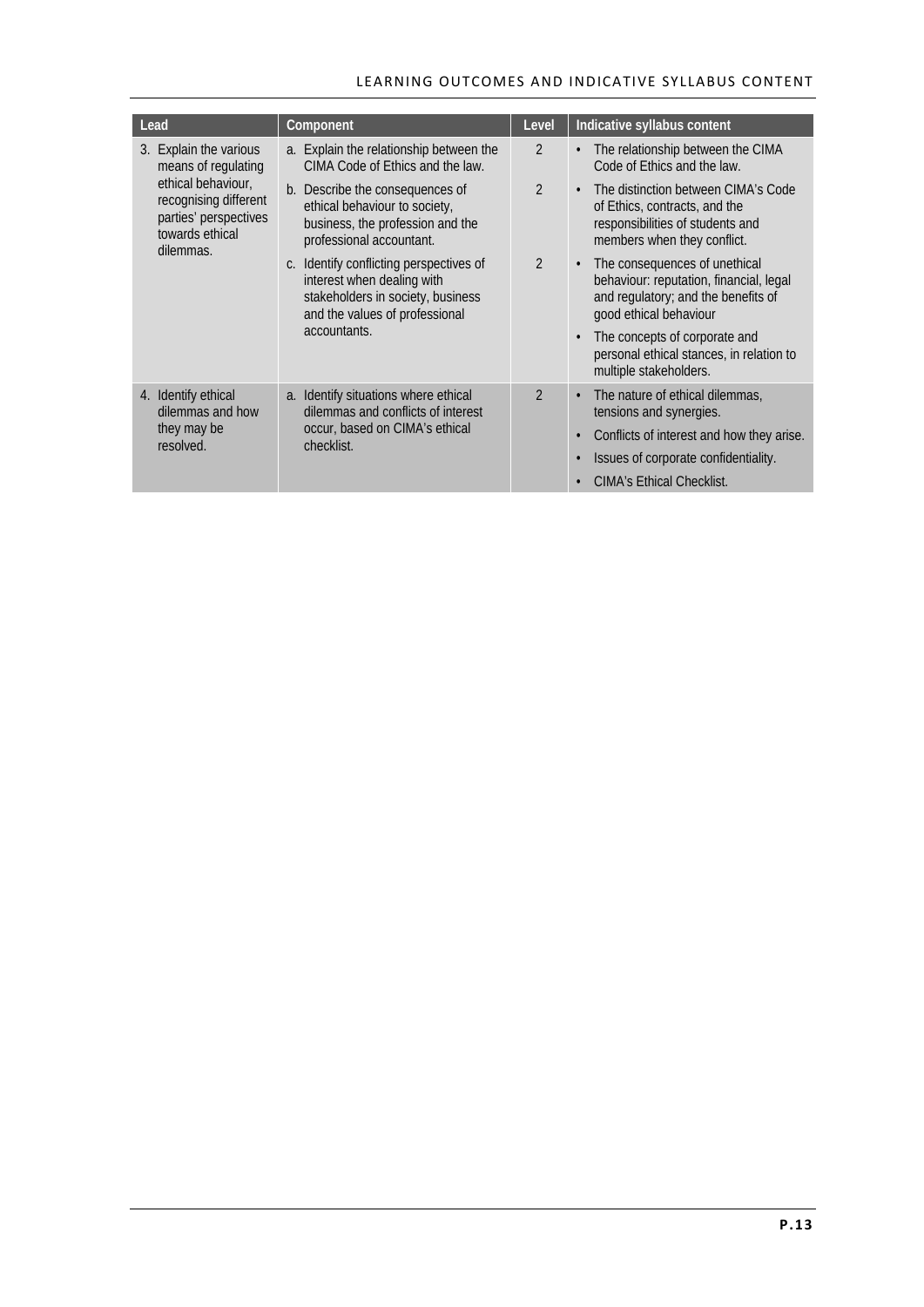# **BA4B: Corporate governance, controls and corporate social BA4B: responsibility (45%)**

#### **Learning outcomes**

| Lead                                                                                                                                                   | Component                                                                                                                                                    | Level                            | Indicative syllabus content                                                                                                                                                      |
|--------------------------------------------------------------------------------------------------------------------------------------------------------|--------------------------------------------------------------------------------------------------------------------------------------------------------------|----------------------------------|----------------------------------------------------------------------------------------------------------------------------------------------------------------------------------|
| 1. Explain the role of<br>corporate<br>governance in<br>meeting the<br>concerns of society<br>and investors over<br>the management of<br>corporations. | a. Describe corporate governance.<br>b. Explain the interaction of corporate<br>governance with business ethics and<br>company law.                          | $\overline{2}$<br>$\overline{2}$ | The role and key objectives of<br>corporate governance, agency theory.<br>Objectivity and independence.<br>$\bullet$<br>The interaction of corporate                             |
|                                                                                                                                                        | c. Explain the purpose, definition of the<br>Organisation for Economic Co-<br>operation and Development (OECD)<br>principles of Corporate Governance.        | $\overline{2}$                   | governance, ethics and the law.<br>The purpose, definition and status of<br>the OECD Corporate Governance<br>Code.                                                               |
|                                                                                                                                                        | d. Describe IFAC's main drivers of<br>sustainable corporate success.                                                                                         | $\overline{2}$                   | • IFAC's drivers for sustainable<br>organisational success.                                                                                                                      |
|                                                                                                                                                        | e. Illustrate CIMA's practical proposals<br>for better corporate governance.                                                                                 | $\overline{2}$                   | CIMA's proposals for better reporting of<br>corporate governance.                                                                                                                |
|                                                                                                                                                        | Distinguish between detailed rules-<br>f.<br>based and principles-based<br>approaches to governance.                                                         | $\overline{2}$                   | Rules and principles based<br>approaches to governance.                                                                                                                          |
| 2. Explain the impact<br>of corporate                                                                                                                  | a. Describe the role of the board and<br>different board structures.                                                                                         | $\overline{2}$                   | The role of the board in establishing<br>corporate governance standards.                                                                                                         |
| governance on the<br>directors and<br>management<br>structures of                                                                                      | b. Explain the effects of corporate<br>governance on directors' powers<br>and duties.                                                                        | $\overline{2}$                   | Types of board structures and the role<br>of the board as independent, objective,<br>sceptical and resourceful.                                                                  |
| corporations.                                                                                                                                          | c. Describe the types of policies and<br>procedures that constitute 'best                                                                                    | $\overline{2}$                   | The impact of corporate governance on<br>directors' powers and duties.                                                                                                           |
|                                                                                                                                                        | practice'.<br>d. Describe the respective committees                                                                                                          | $\overline{2}$                   | Policies and procedures for 'best<br>practice' in companies.                                                                                                                     |
|                                                                                                                                                        | and their roles and responsibilities<br>with regards monitoring and<br>controlling the actions of the<br>Executive.                                          |                                  | Audit committee - controls, monitoring<br>and relationships.                                                                                                                     |
|                                                                                                                                                        |                                                                                                                                                              |                                  | Appointments Committee.                                                                                                                                                          |
|                                                                                                                                                        |                                                                                                                                                              | $\overline{2}$                   | Remuneration Committee.<br>$\bullet$<br>External audit.                                                                                                                          |
| 3. Explain the role of<br>external and internal<br>audit.                                                                                              | a. Identify the requirements for external<br>audit and the basic processes<br>undertaken.                                                                    |                                  | Fair presentation.                                                                                                                                                               |
|                                                                                                                                                        | b. Explain the meaning of fair<br>presentation.                                                                                                              | $\overline{2}$                   | Distinction between external and<br>internal audit.                                                                                                                              |
|                                                                                                                                                        | c. Distinguish between external and<br>internal audit.                                                                                                       | $\overline{\phantom{a}}$         | Internal audit.<br>Financial controls, audit checks and                                                                                                                          |
|                                                                                                                                                        | d. Explain the purpose and basic<br>procedures of internal audit; the<br>need for financial controls and the<br>purpose of audit checks and audit<br>trails. | $\overline{2}$                   | audit trails.<br>The role of internal audit in providing a<br>service to management.<br>How internal audit plays an important<br>$\bullet$<br>and value added service throughout |
|                                                                                                                                                        | e. Explain the role of internal audit in<br>non-financial monitoring and control<br>activities.                                                              | $\overline{2}$                   | the corporation both in financial and<br>non- financial processes.                                                                                                               |
|                                                                                                                                                        | f. Illustrate the added value internal<br>audit provides to both the board and<br>management of the corporation.                                             | $\overline{2}$                   |                                                                                                                                                                                  |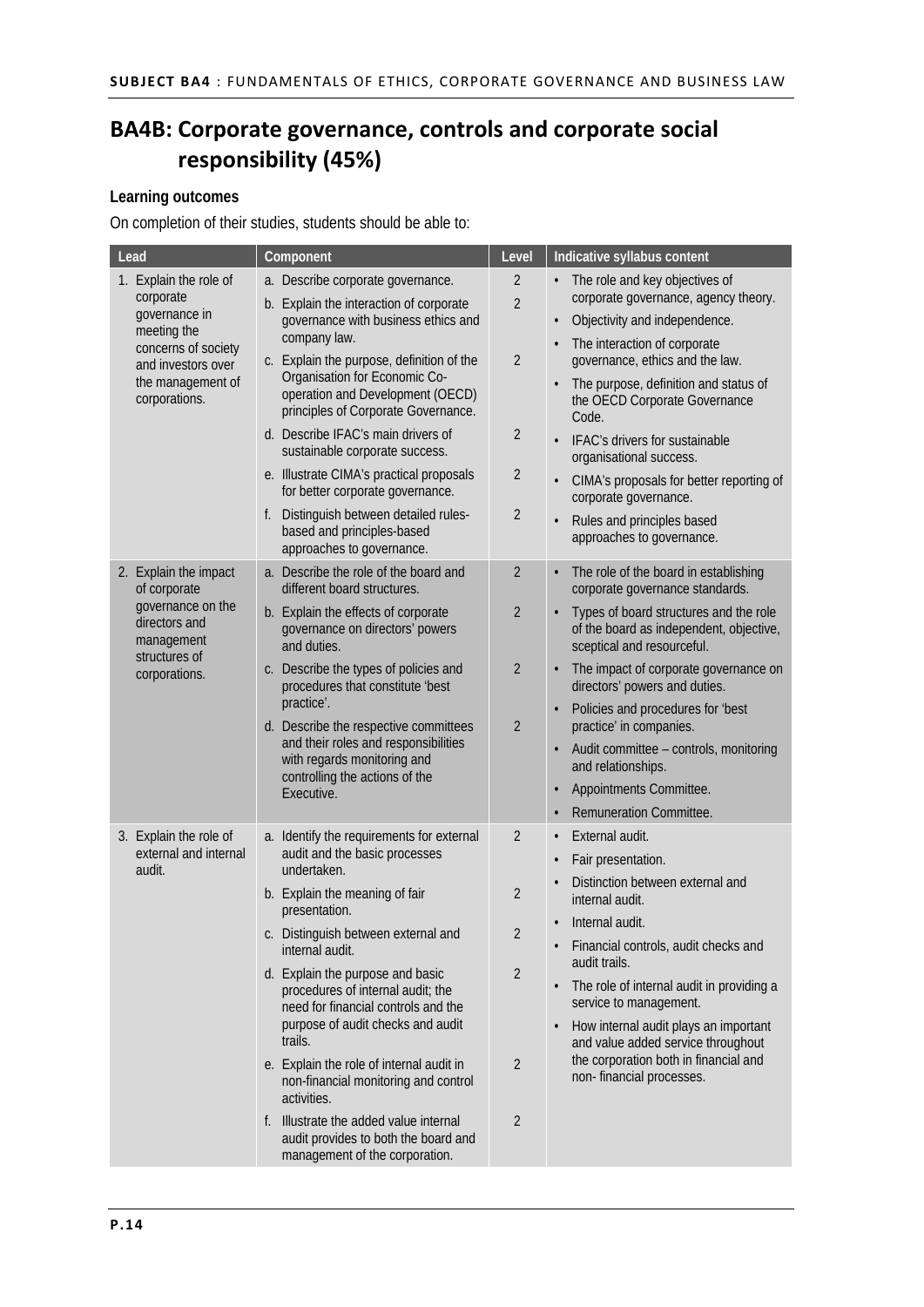#### LEARNING OUTCOMES AND INDICATIVE SYLLABUS CONTENT

| Lead                                                                          | Component                                                                               | Level                            | Indicative syllabus content                                                                                                                                                                                           |
|-------------------------------------------------------------------------------|-----------------------------------------------------------------------------------------|----------------------------------|-----------------------------------------------------------------------------------------------------------------------------------------------------------------------------------------------------------------------|
| 4. explain the nature of<br>errors and frauds.                                | a. Explain the nature of errors.<br>b. Explain the nature of fraud.                     | $\overline{2}$<br>$\overline{2}$ | Errors including those of principle,<br>omission, and commission.                                                                                                                                                     |
|                                                                               | Describe the different methods of<br>$\mathcal{C}$ .<br>fraud prevention and detection. | $\mathfrak{D}$                   | Types of fraud.<br>Methods for prevention of fraud<br>including levels of authorisation,<br>documentation and staff organisation.<br>Methods of detection of fraud including<br>spot checks, comparison with external |
|                                                                               |                                                                                         |                                  | evidence, reconciliations and control<br>accounts.                                                                                                                                                                    |
| 5. Explain Corporate                                                          | a. Describe the OECD general policies.                                                  | $\mathcal{P}$                    | The OECD general policies.<br>٠                                                                                                                                                                                       |
| Social Responsibility<br>(CSR) – a political<br>and corporate<br>perspective. | b. Explain the role of national and<br>international laws and regulations.              | $\overline{2}$                   | The role of international frameworks.                                                                                                                                                                                 |
|                                                                               | c. Describe conflicting demands of                                                      |                                  | The demands of stakeholders,<br>٠<br>maximising shareholder return and                                                                                                                                                |
|                                                                               | stakeholders.                                                                           | $\mathfrak{D}$                   | enhancing the supply chain.                                                                                                                                                                                           |
|                                                                               | Identify issues with CSR and the<br>$d_{\cdot}$<br>supply chain.                        | $\overline{2}$                   | Issues within the supply chain.                                                                                                                                                                                       |
| 6. Explain the role of<br><b>CSR</b> within                                   | a. Describe the guidelines of reporting<br>CSR within annual reports.                   | $\overline{2}$                   | Disclosure guidelines and sources of<br>best practice.                                                                                                                                                                |
| company reporting.                                                            | b. Identify synergies and tensions with<br>CSR and brand management.                    | $\mathfrak{D}$                   | The link between CSR and a<br>company's brand.                                                                                                                                                                        |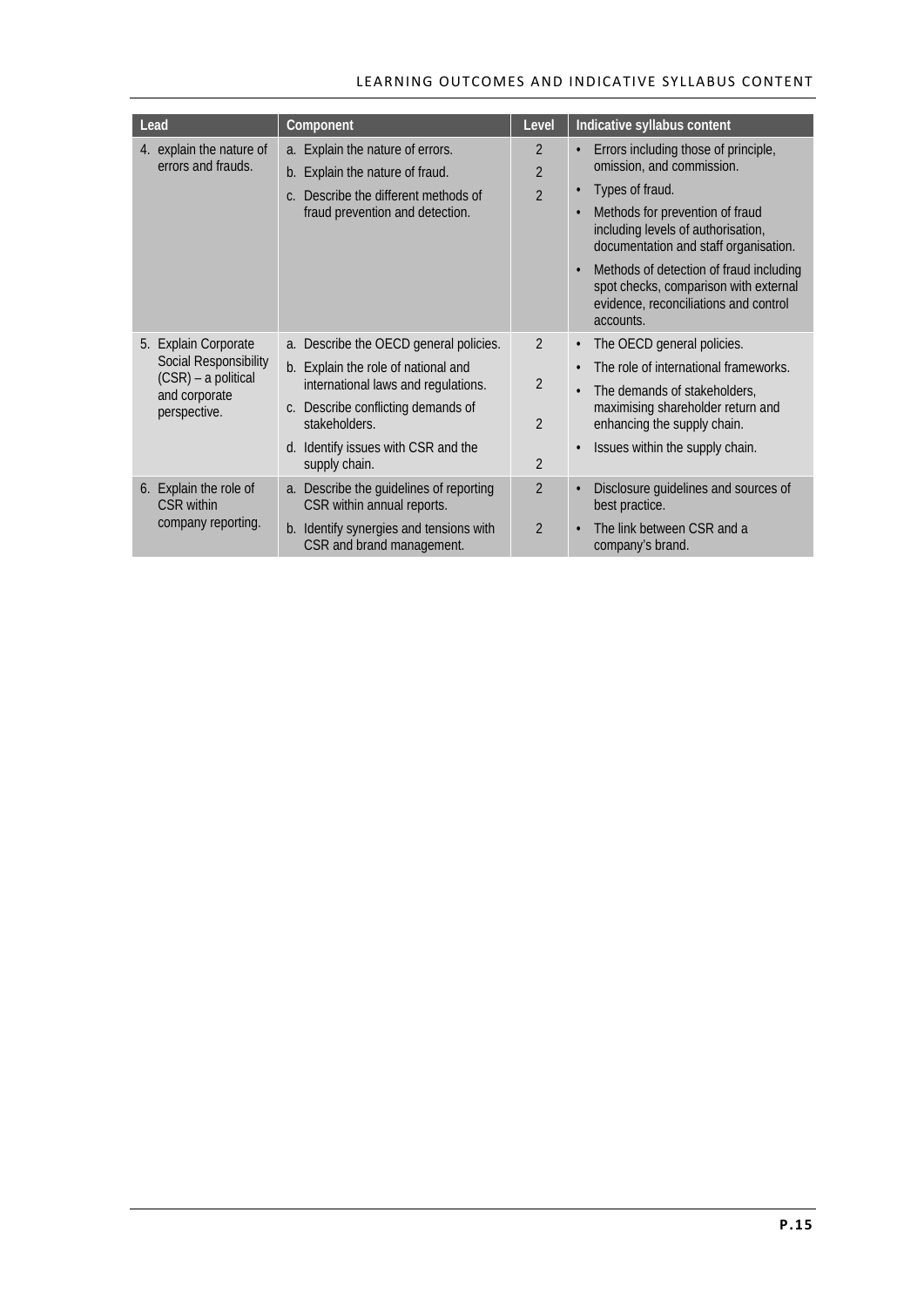# **BA4C: General principles of the legal system, contract and BA4C: employment law (15%)**

#### **Learning outcomes**

| Lead                                                                                                                                | Component                                                                                                                                                                                                               | Level                            | Indicative syllabus content                                                                                                                                                                                     |
|-------------------------------------------------------------------------------------------------------------------------------------|-------------------------------------------------------------------------------------------------------------------------------------------------------------------------------------------------------------------------|----------------------------------|-----------------------------------------------------------------------------------------------------------------------------------------------------------------------------------------------------------------|
| 1. Explain how the law<br>determines the point<br>at which a contract<br>is formed and the<br>legal status of<br>contractual terms. | a. Identify the essential elements of a<br>valid contract and situations where<br>the law requires the contract to be in<br>a particular form.<br>b. Explain how the law determines<br>whether negotiating parties have | $\overline{2}$<br>$\mathfrak{D}$ | The essential elements of a valid<br>contract.<br>The legal status of statements made by<br>negotiating parties. Offers and<br>acceptances and the application of the<br>rules to standard form contracts using |
|                                                                                                                                     | reached agreement and the role of<br>consideration in making that<br>agreement enforceable.                                                                                                                             |                                  | modern forms of communication.<br>The principles for establishing that the<br>parties intend their agreement to have                                                                                            |
|                                                                                                                                     | c. Explain when the parties will be<br>regarded as intending the                                                                                                                                                        | $\overline{2}$                   | contractual force and how a contract is<br>affected by a misrepresentation.                                                                                                                                     |
|                                                                                                                                     | agreement to be legally binding and<br>how an agreement may be avoided<br>because of misrepresentations.                                                                                                                |                                  | Incorporation of express and implied<br>terms, conditions and warranties.                                                                                                                                       |
|                                                                                                                                     | d. Explain how the terms of a contract<br>are established and their status<br>determined.                                                                                                                               | $\overline{2}$                   | Corporate capacity to contract.                                                                                                                                                                                 |
|                                                                                                                                     | e. Explain the ability of a company to<br>contract.                                                                                                                                                                     | $\overline{2}$                   |                                                                                                                                                                                                                 |
| 2. Explain the essential<br>elements of an                                                                                          | a. Explain how the contents of a<br>contract of employment are                                                                                                                                                          | $\mathfrak{D}$                   | The express and implied terms of a<br>contract of employment.                                                                                                                                                   |
| employment<br>contract and the                                                                                                      | established.<br>b. Explain what policies and                                                                                                                                                                            | $\overline{2}$                   | The rights and duties of employers and<br>employees.                                                                                                                                                            |
| remedies available<br>following termination<br>of the contract.                                                                     | procedures may be present in the<br>workplace.                                                                                                                                                                          |                                  | Diversity, discrimination, anti-bribery,<br>gifts, conflicts of interest, whistle-                                                                                                                              |
|                                                                                                                                     | c. Explain the distinction between<br>unfair and wrongful dismissal and<br>the consequences.                                                                                                                            | $\overline{2}$                   | blowing, money laundering,<br>disciplinary, data protection, social<br>media, health and safety.                                                                                                                |
|                                                                                                                                     |                                                                                                                                                                                                                         |                                  | Notice and dismissal, redundancy.                                                                                                                                                                               |
|                                                                                                                                     |                                                                                                                                                                                                                         |                                  | Unfair and wrongful dismissal.                                                                                                                                                                                  |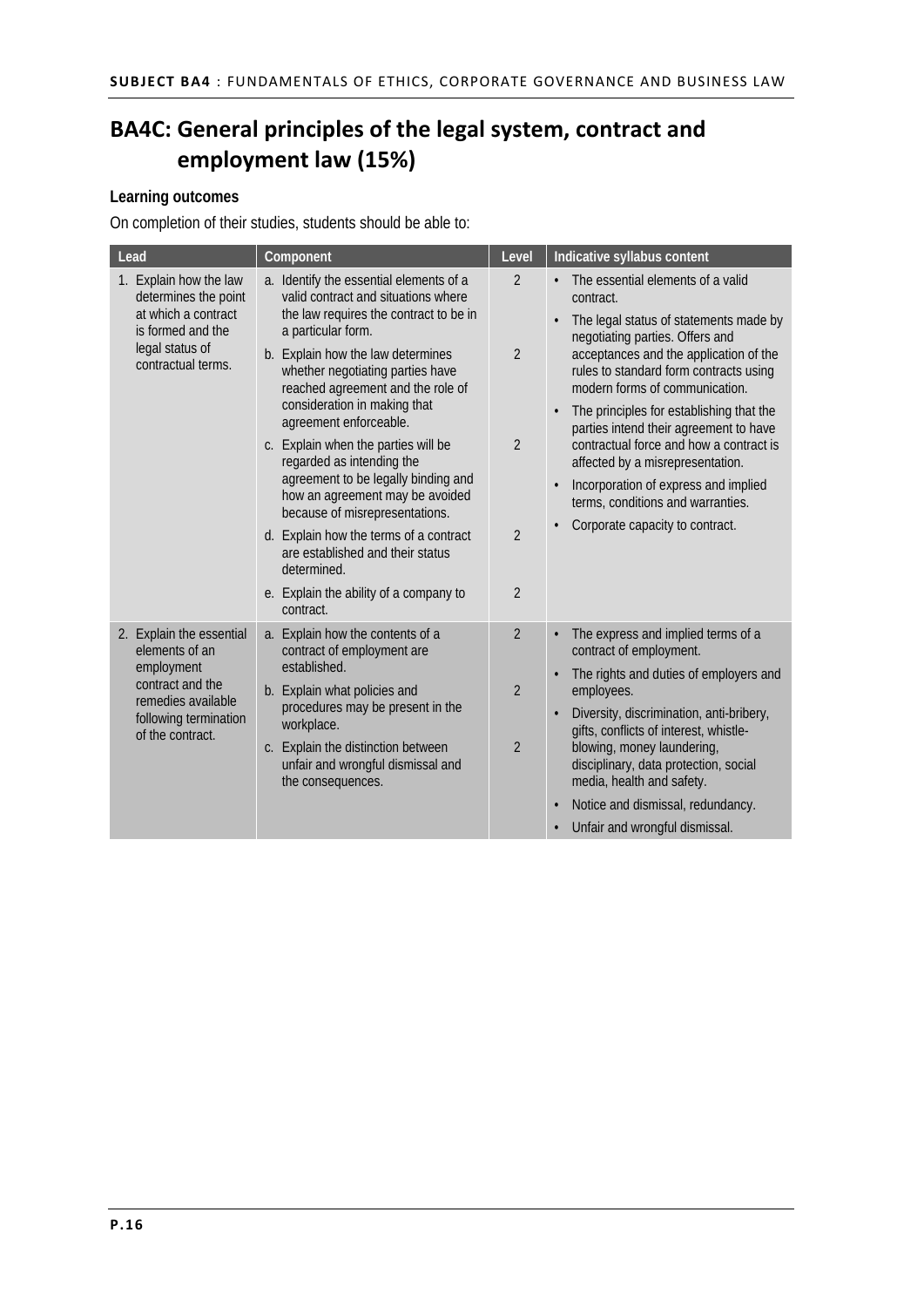# **BA4D: Company administration (10%)**

#### **Learning outcomes**

| Lead                                                                                          | Component                                                                                                                                          | Level          | Indicative syllabus content                                                                                                               |
|-----------------------------------------------------------------------------------------------|----------------------------------------------------------------------------------------------------------------------------------------------------|----------------|-------------------------------------------------------------------------------------------------------------------------------------------|
| 1. Explain the nature,<br>legal status and<br>administration of<br>business<br>organisations. | a. Describe the essential<br>characteristics of the different forms<br>of business organisations and the<br>implications of corporate personality. | $\mathfrak{D}$ | The essential characteristics of sole<br>$\bullet$<br>traders, partnerships, companies<br>limited by shares and corporate<br>personality. |
|                                                                                               | b. Explain the differences between<br>public and private companies.                                                                                | $\mathfrak{D}$ | 'Lifting the corporate veil' both at<br>common law and by statute.                                                                        |
|                                                                                               | c. Explain the purpose and legal status<br>of the Articles of Association.                                                                         | $\mathfrak{D}$ | The distinction between public and<br>$\bullet$<br>private companies.                                                                     |
|                                                                                               | d. Explain the main advantages and<br>disadvantages of carrying on<br>business through the medium of a<br>company limited by shares.               | $\mathfrak{D}$ | Company registration and the<br>advantages of purchasing a company<br>'off the shelf'.                                                    |
|                                                                                               |                                                                                                                                                    |                | The purpose and contents of the<br>Articles of Association.                                                                               |
|                                                                                               |                                                                                                                                                    |                | The advantages and disadvantages of<br>a company limited by shares.                                                                       |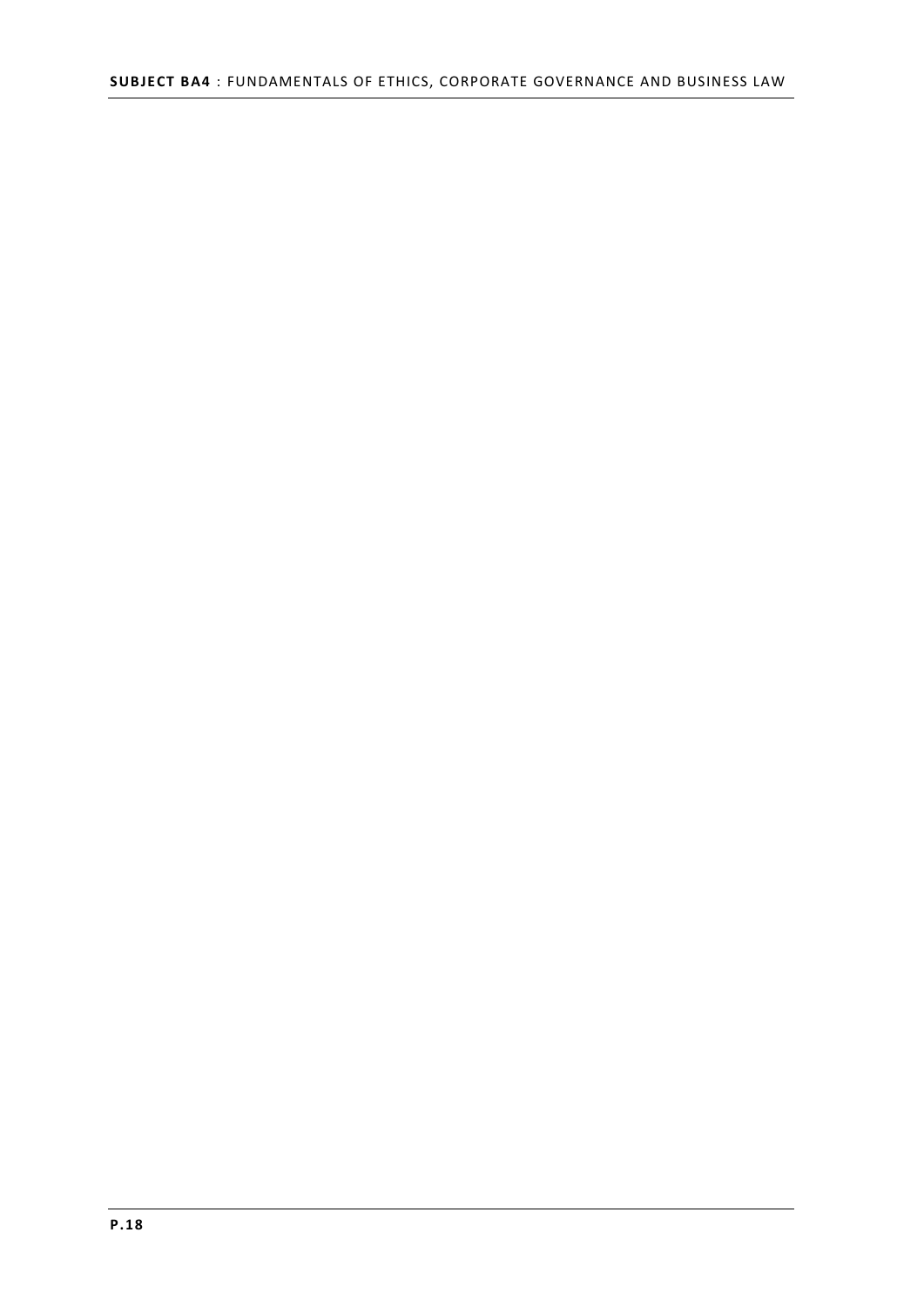# Section 1

# **OBJECTIVE TEST QUESTIONS**

### **SYLLABUS SECTION A: BUSINESS ETHICS AND ETHICAL CONFLICT**

- **1 Which of these is the most accurate statement of when an accountant should act, having identified a threat to ethical conduct?**
	- A when there is a substantial threat to the profession or their firm?
	- B when there is a possibility of some professional liability?
	- C when there is anything other than an insignificant consequence?

#### **2 Ethical frameworks can draw both on rules and on framework principles. Which of the following best expresses the complementary role of ethical rules and principles?**

- A Ethical rules outline the things you must do and the way you should do them, while framework principles provide guidance on things you ought to do, but leave you to determine how to comply
- B Ethical rules provide for conduct that must be complied with in a particular way, while framework principles provide the reasons why standards and rules must be complied with
- C Ethical rules provide a clear means to identify what you must do, while framework principles provide the means to identify, evaluate and address ethical problems

#### **3 Which of the following statements are true?**

- A An accountant is under no duty to disclose the limitations of their expertise to the client
- B An accountant is only responsible for his or her own professional qualifications and training
- C An accountant may need to compromise the most precise attention to detail in preparing work in order to meet a reasonable deadline